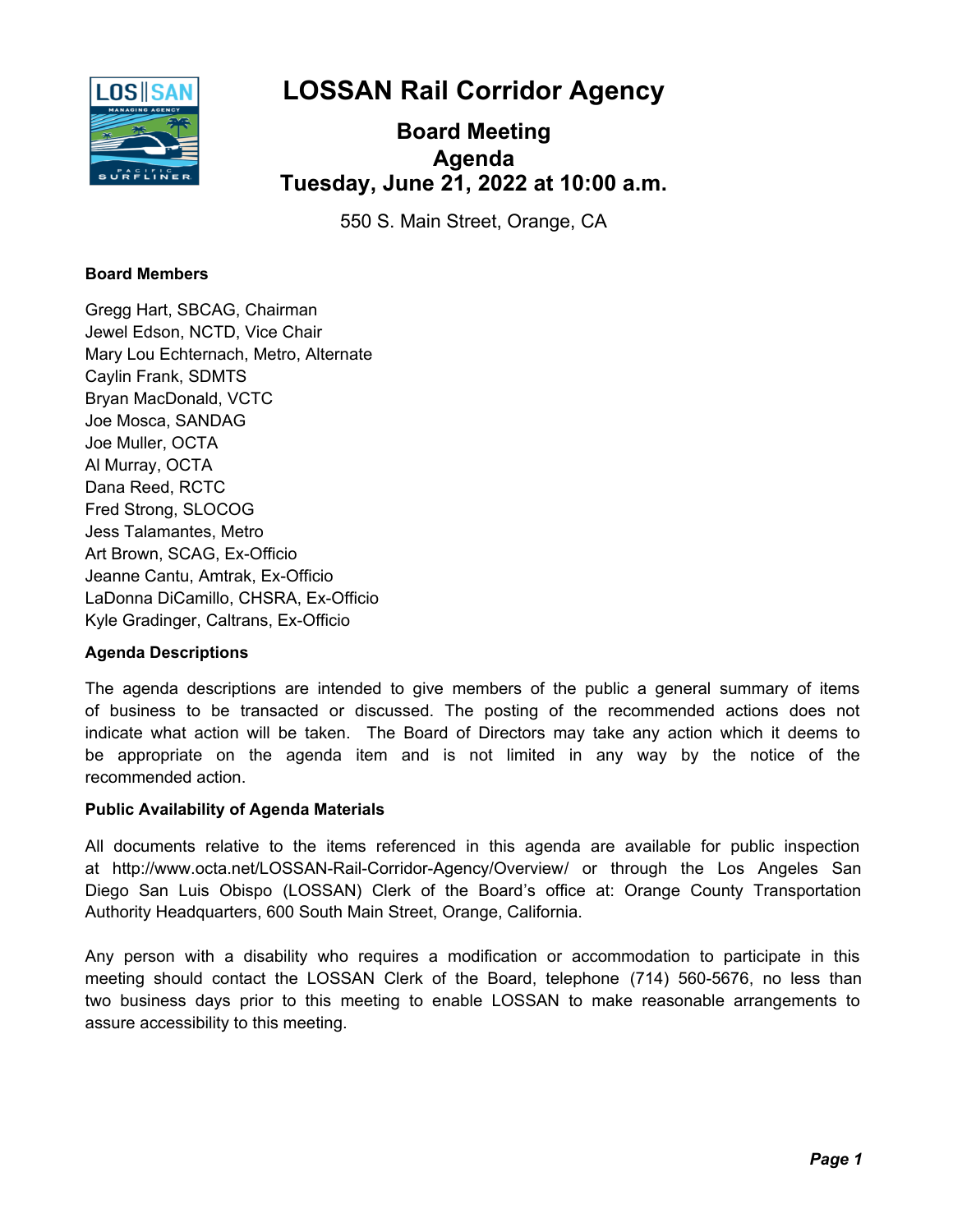

#### **Guidance for Public Access to the Board of Directors/Committee Meeting**

On September 16, 2021, Governor Gavin Newsom signed into law AB 361 authorizing a local legislative body to hold public meetings via teleconferencing and make public meetings accessible telephonically or electronically to all members of the public due to the state and local State of Emergency resulting from the threat of Novel Coronavirus (COVID-19).

Members of the public can listen to live audio streaming of the Board and Committee meetings by clicking the below link:

http://www.octa.net/About-OCTA/Who-We-Are/Board-of-Directors/Live-and-Archived-Audio/

Members of the public may address the Board of Directors regarding any item two ways:

#### **Real-Time Comment**

To provide a real time public comment during the meeting, please access the Zoom at:

#### **https://us02web.zoom.us/j/89300627765**

# **Dial-In: (669) 900 6833 Webinar ID: 893 0062 7765**

Speakers will be recognized by the Chairman at the time the agenda item is to be considered. A speaker's comments shall be limited to three minutes. Anyone causing disruption can be removed from the meeting at the discretion of the Chair.

#### **Written Comment**

Written public comments may also be submitted by emailing them to lossanclerk@octa.net, and must be sent 90 minutes prior to the start time of the meeting. If you wish to comment on a specific agenda Item, please identify the Item number in your email. All public comments that are timely received will be part of the public record and distributed to the Board. Public comments will be made available to the public upon request.

# **Call to Order**

**Roll Call**

# **Pledge of Allegiance - Director Strong**

# **Special Calendar**

There are no Special Calendar Matters.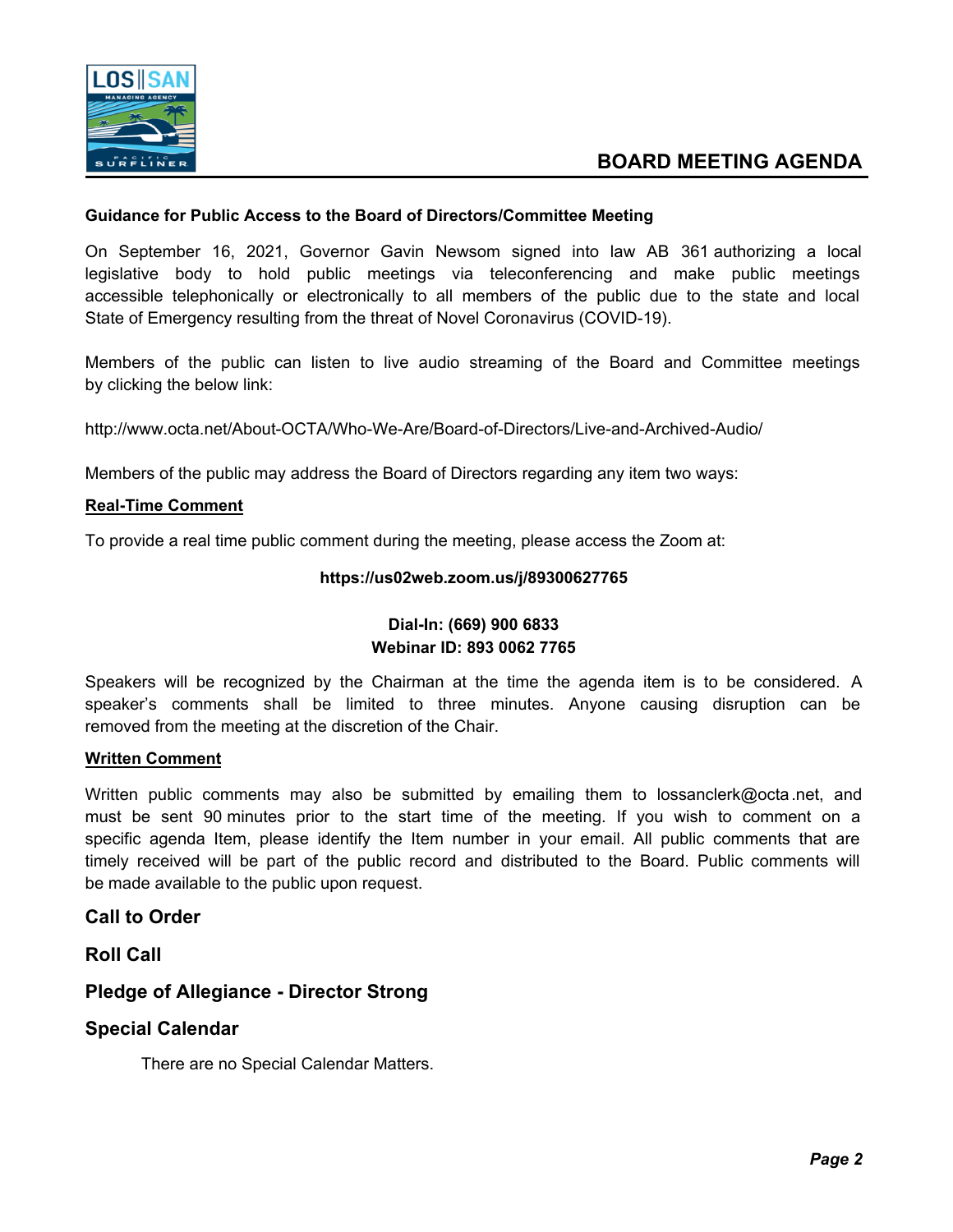

# **Consent Calendar (Items 1 through 7)**

All items on the Consent Calendar are to be approved in one motion unless a Board Member or a member of the public requests separate action or discussion on a specific item.

# **1. Approval of Minutes - Special Meeting - June 2, 2022**

Approval of the minutes of the Los Angeles - San Diego - San Luis Obispo Rail Corridor Agency Board of Directors Special meeting of June 2, 2022.

*Attachments:*

**[Minutes](http://lossan.legistar.com/gateway.aspx?M=F&ID=a3058516-99e7-4d68-bb11-ca3d4428fc31.docx)** 

# **2. Approval of Minutes - May 16, 2022**

Approval of the minutes of the Los Angeles - San Diego - San Luis Obispo Rail Corridor Agency Board of Directors meeting of May 16, 2022.

#### *Attachments:*

**[Minutes](http://lossan.legistar.com/gateway.aspx?M=F&ID=4366742b-889e-4150-bf45-5fd03ab9dce3.docx)** 

# **3. Ralph M. Brown Act Board of Directors Resolution for Teleconference Meetings**

Jason Jewell

# **Overview**

The Los Angeles - San Diego - San Luis Obispo Rail Corridor Agency holds regular meetings to effect business and act on measures related to its programs, projects, and services. In order to comply with new provisions related to the Ralph M. Brown Act, a resolution must be adopted.

# **Recommendation**

Adopt Board of Directors Resolution 2022-L010.

*Attachments:*

[Staff Report](http://lossan.legistar.com/gateway.aspx?M=F&ID=e0f39c85-23fb-4bef-b907-30d3411230a9.docx) [Attachment A](http://lossan.legistar.com/gateway.aspx?M=F&ID=8a3ceaad-3806-46d7-b652-f9b6b959188e.docx)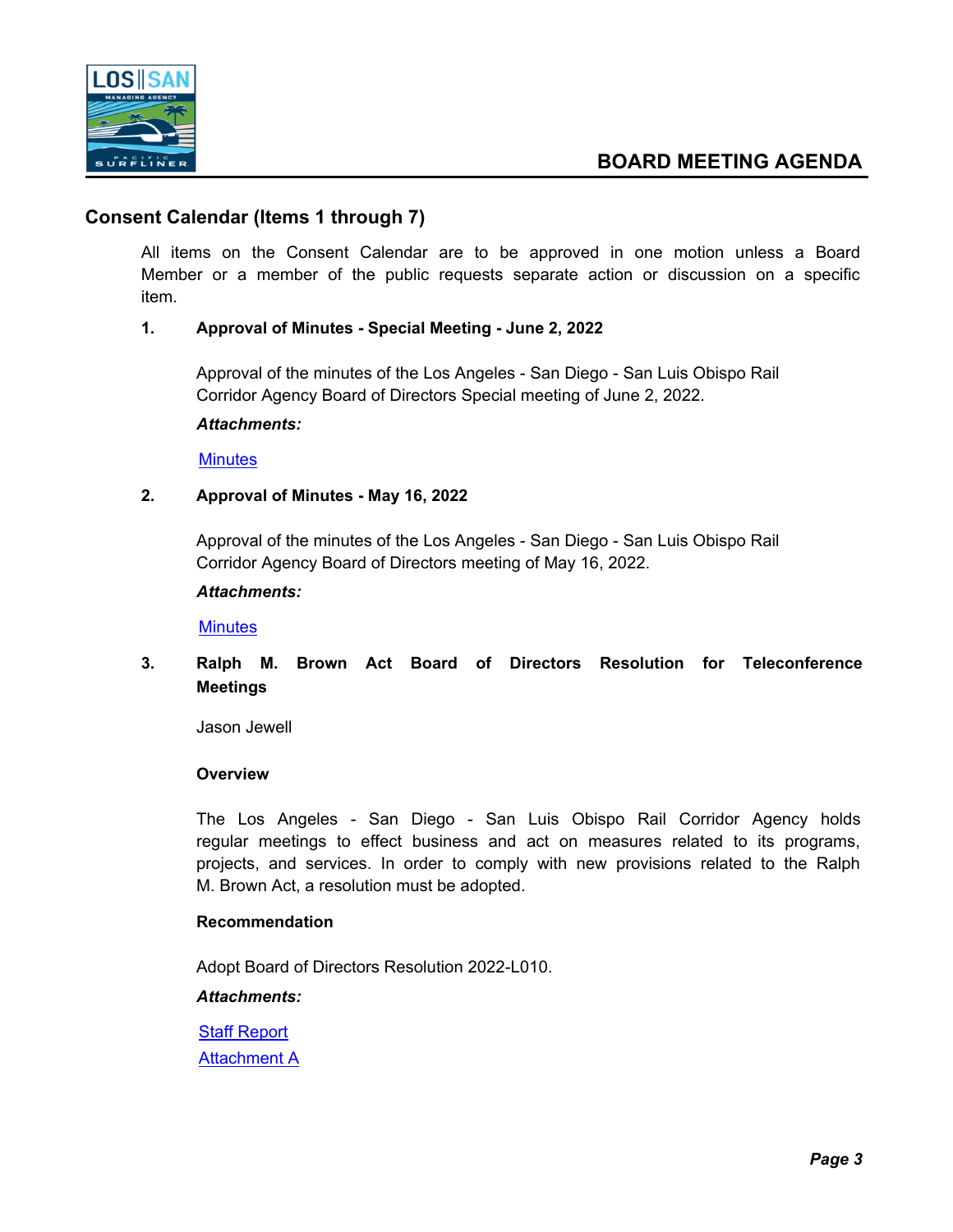

# **4. Fiscal Year 2021-22 Third Quarter Budget Status Report**

Jason Jewell

#### **Overview**

The Los Angeles - San Diego - San Luis Obispo Rail Corridor Agency's fiscal year 2021-22 budget was approved by the Board of Directors on March 15, 2021. The Board of Directors approved a budget amendment on June 21, 2021, in order to incorporate a revised Amtrak operating forecast and revised administrative and grants programs budgets. The California State Transportation Agency approved the fiscal year 2021-22 budget and funding on July 30, 2021. This report summarizes financial activities and performance through the third quarter of fiscal year 2021-22, covering the months of January through March 2022.

#### **Recommendation**

Receive and file as an information item.

# *Attachments:*

[Staff Report](http://lossan.legistar.com/gateway.aspx?M=F&ID=8c844221-11f3-48ab-a50a-09b1649750c0.pdf) **[Attachment A](http://lossan.legistar.com/gateway.aspx?M=F&ID=691a75dc-3a4a-4906-927d-3a6733383008.pdf)** [Attachment B](http://lossan.legistar.com/gateway.aspx?M=F&ID=fb735248-9d4c-4298-a5eb-7a324f9f0f68.pdf) **[Attachment C](http://lossan.legistar.com/gateway.aspx?M=F&ID=3fc2f08b-2a4f-47d6-b37a-64f58f401bb7.pdf)**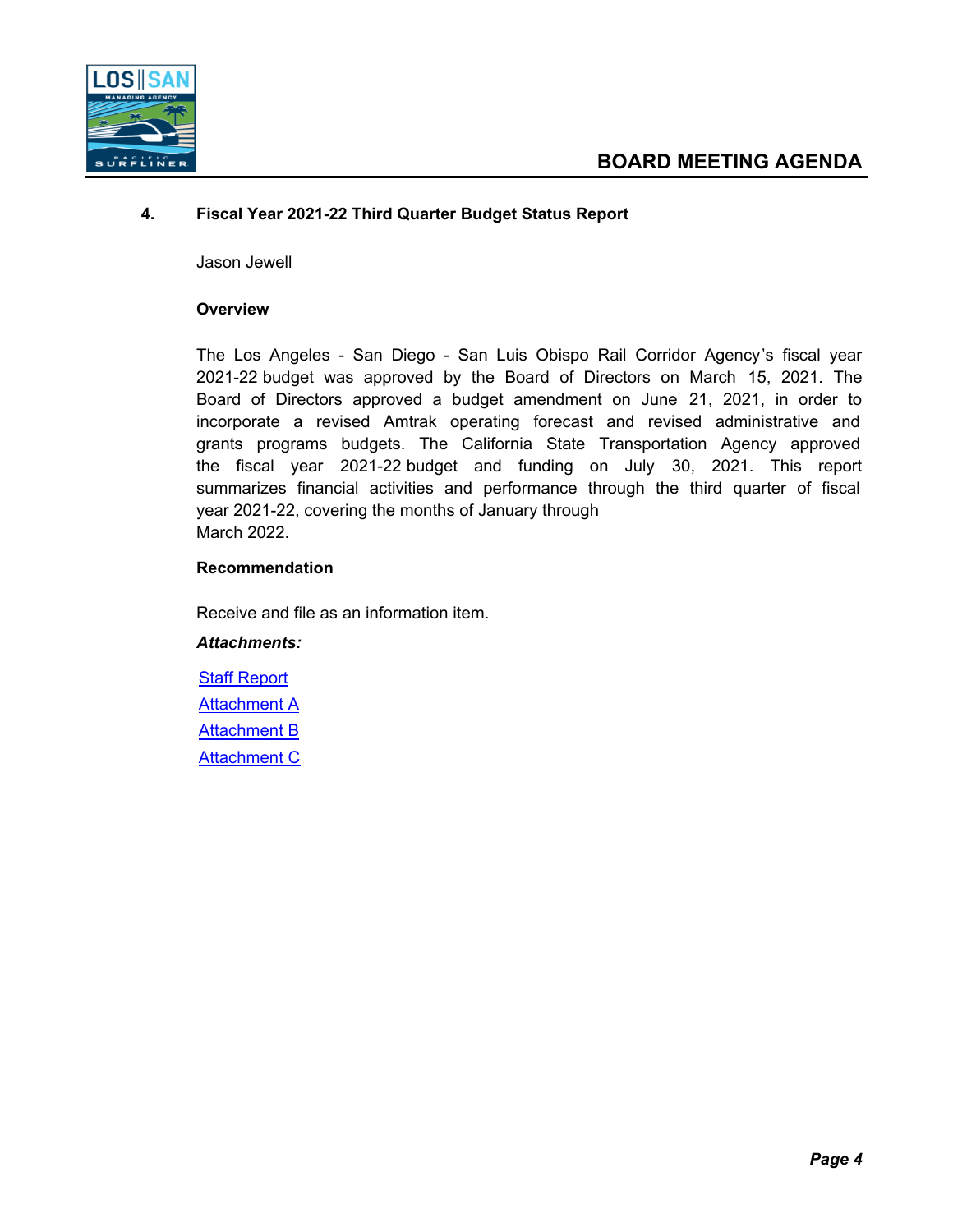

# **5. Fiscal Year 2021-22 Third Quarter Grant Reimbursement Status Report**

Russell Henry

#### **Overview**

The Quarterly Grant Reimbursement Status Report summarizes grant activities for the Los Angeles - San Diego - San Luis Obispo Rail Corridor Agency's Board of Directors. This report focuses on activity for the period of January through March 2022.

# **Recommendation**

Receive and file as an information item.

#### *Attachments:*

**[Staff Report](http://lossan.legistar.com/gateway.aspx?M=F&ID=d022628b-4c12-4cbe-a970-ea64c369e52d.pdf) [Attachment A](http://lossan.legistar.com/gateway.aspx?M=F&ID=9f0fca31-0df6-4303-acbc-d3b2a1bfd1b1.pdf)** [Attachment B](http://lossan.legistar.com/gateway.aspx?M=F&ID=b9b819d1-8b9f-4066-b994-e0f803461010.pdf) **[Attachment C](http://lossan.legistar.com/gateway.aspx?M=F&ID=8ad2eac5-d0f9-4772-9f34-9b99aa4c5ab9.pdf) [Attachment D](http://lossan.legistar.com/gateway.aspx?M=F&ID=97c43d3e-50f8-4f0b-a3e3-7426a78153c5.pdf)**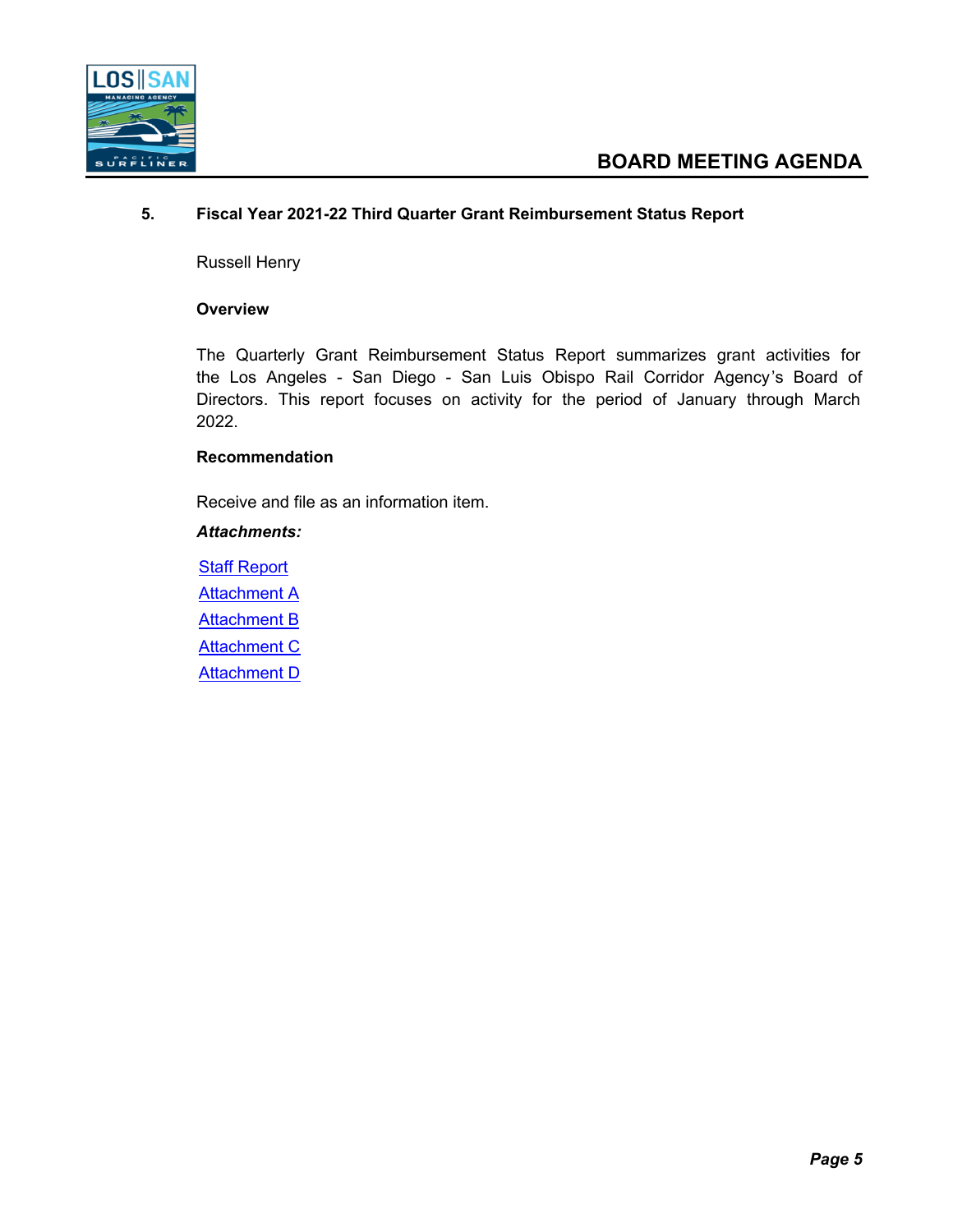

# **6. Fiscal Year 2021-22 Second Quarter Los Angeles - San Diego - San Luis Obispo Rail Corridor Trends**

Rosa Guillen-Sanchez

# **Overview**

A report on ridership, revenue, and on-time performance trends for passenger rail services on the Los Angeles - San Diego - San Luis Obispo rail corridor, including the Pacific Surfliner, Metrolink, and COASTER, covering the second quarter of state fiscal year 2021-22.

This report and future quarterly reports will be based on the state fiscal year (July through June) instead of the Amtrak federal fiscal year (October through September).

#### **Recommendation**

Receive and file as an information item.

#### *Attachments:*

**[Staff Report](http://lossan.legistar.com/gateway.aspx?M=F&ID=d3cad76d-db53-44b2-85fe-2b5cc7f1719e.docx)** [Attachment A](http://lossan.legistar.com/gateway.aspx?M=F&ID=e77d6325-a3be-4e90-a643-d0024555dd8d.pdf)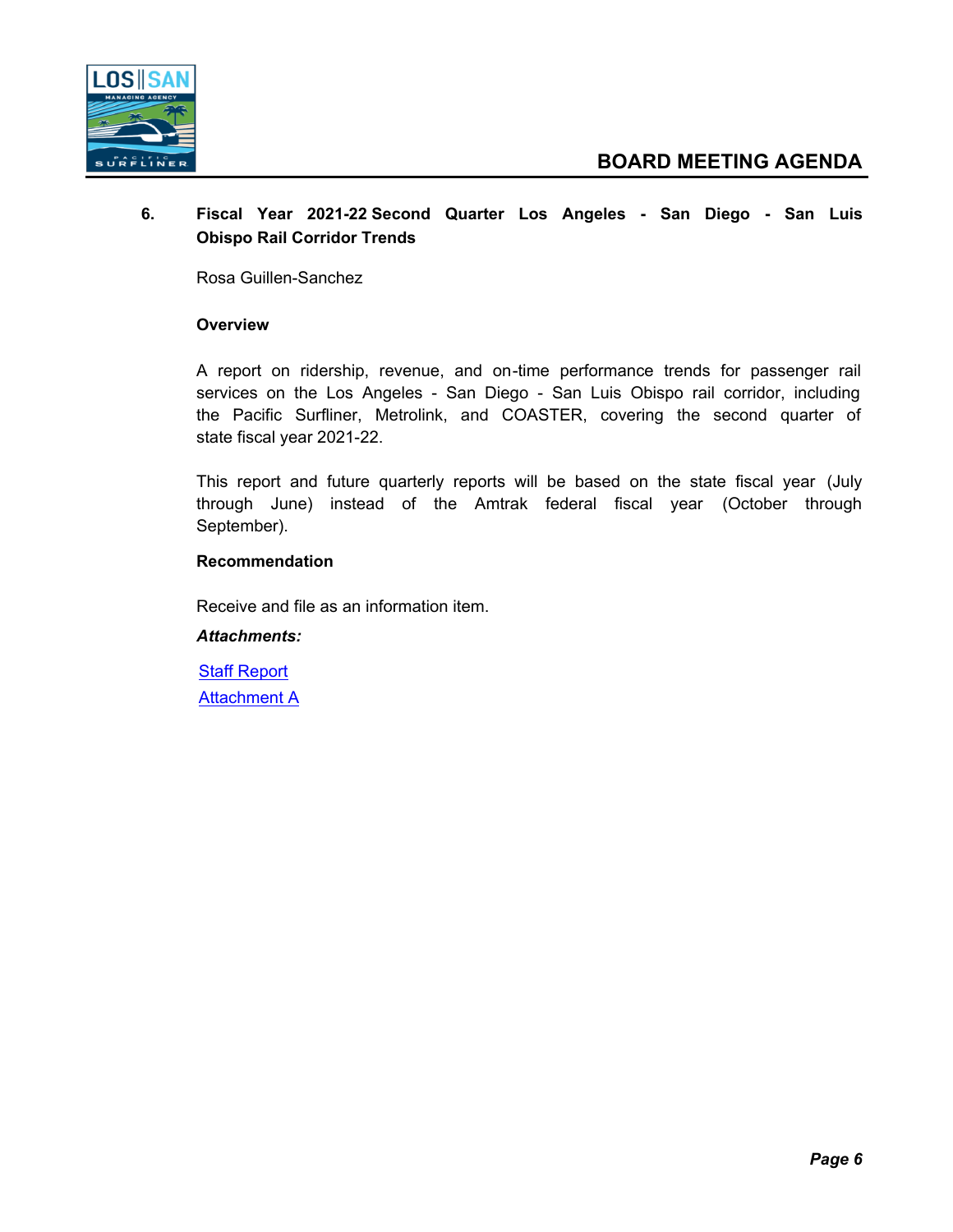

# **7. Fiscal Year 2021-22 Second Quarter Amtrak Pacific Surfliner On-Time Performance Analysis**

Rosa Guillen-Sanchez

# **Overview**

On-time performance reflects the quality and dependability of the Pacific Surfliner service, and has a considerable effect on repeat ridership, based on the customer travel experience. This report summarizes the on-time performance of the Amtrak Pacific Surfliner service during the second quarter of state fiscal year 2021-22, covering the months of October, November, and December 2021.

Beginning with this report, Los Angeles - San Diego - San Luis Obispo Rail Corridor Agency staff will provide the quarterly Amtrak Pacific Surfliner on-time performance analysis in a written staff report format. This report, including future quarterly reports will be based on the state fiscal year (July through June) instead of the Amtrak federal fiscal year (October through September).

# **Recommendation**

Receive and file as an information item.

# *Attachments:*

#### [Staff Report](http://lossan.legistar.com/gateway.aspx?M=F&ID=fd49208c-74ea-4138-960d-fa60d928f17d.pdf)

# **Regular Calendar**

There are no Regular Calendar matters.

# **Discussion Items**

- **8. Public Comments**
- **9. Managing Director's Report**
- **10. Board Members' Report**
- **11. Closed Session**

Pursuant to Government Code Section 54956.9(d)(2) - Conference with General Counsel - Potential Litigation - One Item.